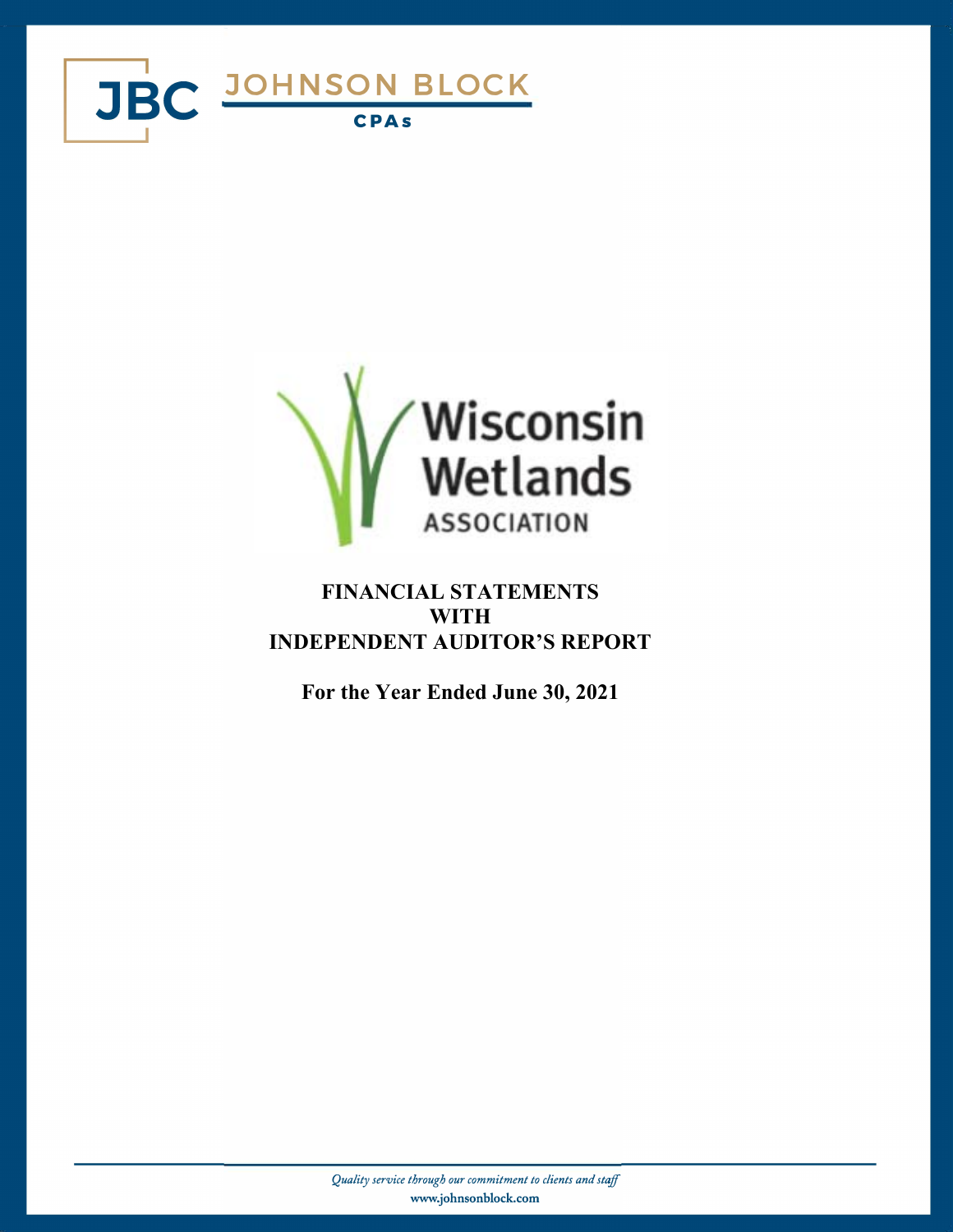## WISCONSIN WETLANDS ASSOCIATION, INC. (A Wisconsin Non-Profit Corporation)

## **Table of Contents**

## June 30, 2021

|                      | Page |
|----------------------|------|
|                      |      |
| FINANCIAL STATEMENTS |      |
|                      |      |
|                      |      |
|                      |      |
|                      |      |
|                      |      |
|                      |      |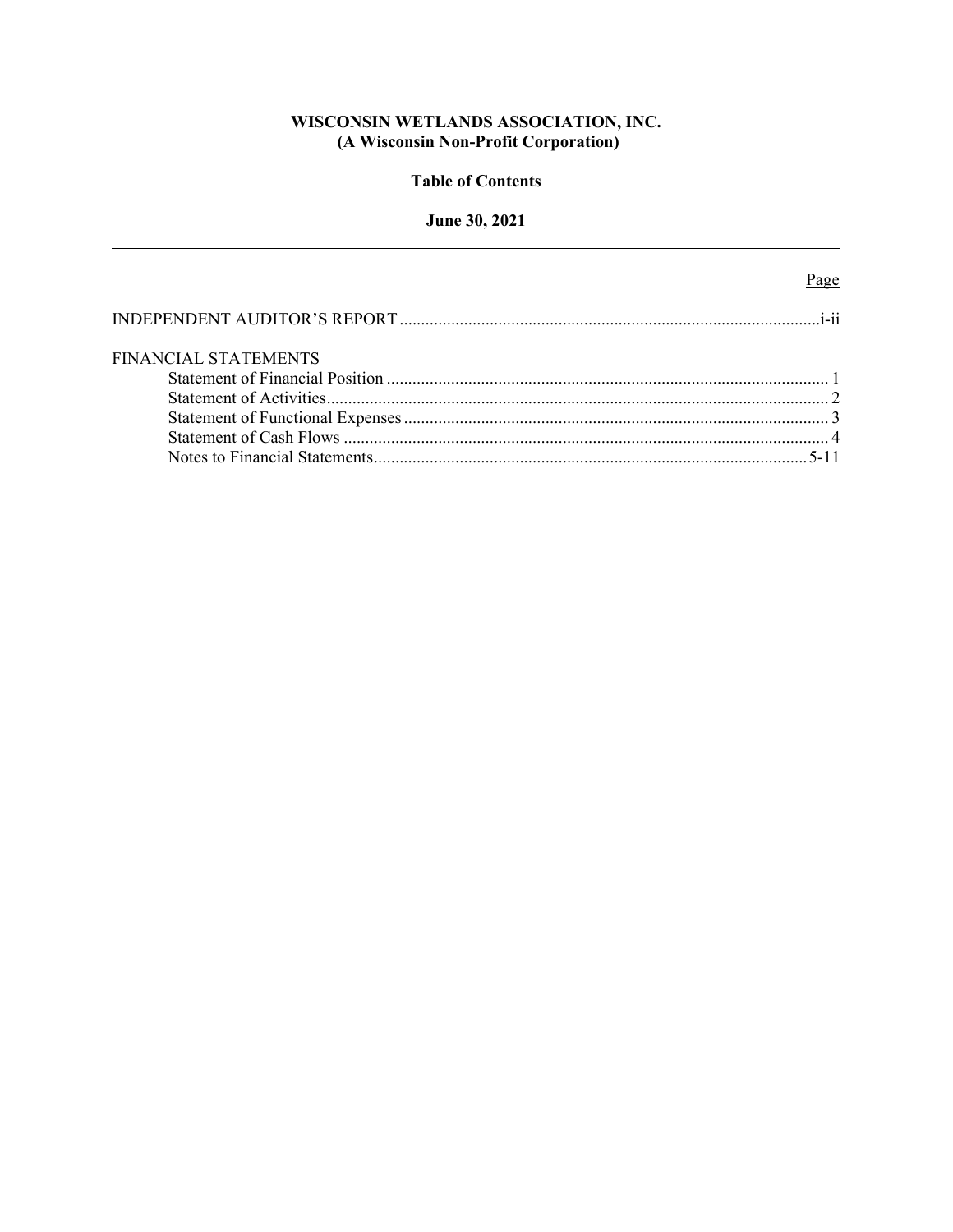

#### **INDEPENDENT AUDITOR'S REPORT**

To the Board of Directors Wisconsin Wetlands Association, Inc. Madison, Wisconsin

We have audited the accompanying financial statements of Wisconsin Wetlands Association, Inc. (a Wisconsin non-profit organization), which comprise the statement of financial position as of June 30, 2021, and the related statements of activities, functional expenses, and cash flows for the year then ended, and the related notes to the financial statements.

#### *Management's Responsibility for the Financial Statements*

Management is responsible for the preparation and fair presentation of these financial statements in accordance with accounting principles generally accepted in the United States of America; this includes the design, implementation, and maintenance of internal control relevant to the preparation and fair presentation of financial statements that are free from material misstatement, whether due to fraud or error.

#### *Auditor's Responsibility*

Our responsibility is to express an opinion on these financial statements based on our audit. We conducted our audit in accordance with auditing standards generally accepted in the United States of America. Those standards require that we plan and perform the audit to obtain reasonable assurance about whether the financial statements are free from material misstatement.

An audit involves performing procedures to obtain audit evidence about the amounts and disclosures in the financial statements. The procedures selected depend on the auditor's judgment, including the assessment of the risks of material misstatement of the financial statements, whether due to fraud or error. In making those risk assessments, the auditor considers internal control relevant to the entity's preparation and fair presentation of the financial statements in order to design audit procedures that are appropriate in the circumstances, but not for the purpose of expressing an opinion on the effectiveness of the entity's internal control. Accordingly, we express no such opinion. An audit also includes evaluating the appropriateness of accounting policies used and the reasonableness of significant accounting estimates made by management, as well as evaluating the overall presentation of the financial statements.

We believe that the audit evidence we have obtained is sufficient and appropriate to provide a basis for our audit opinion.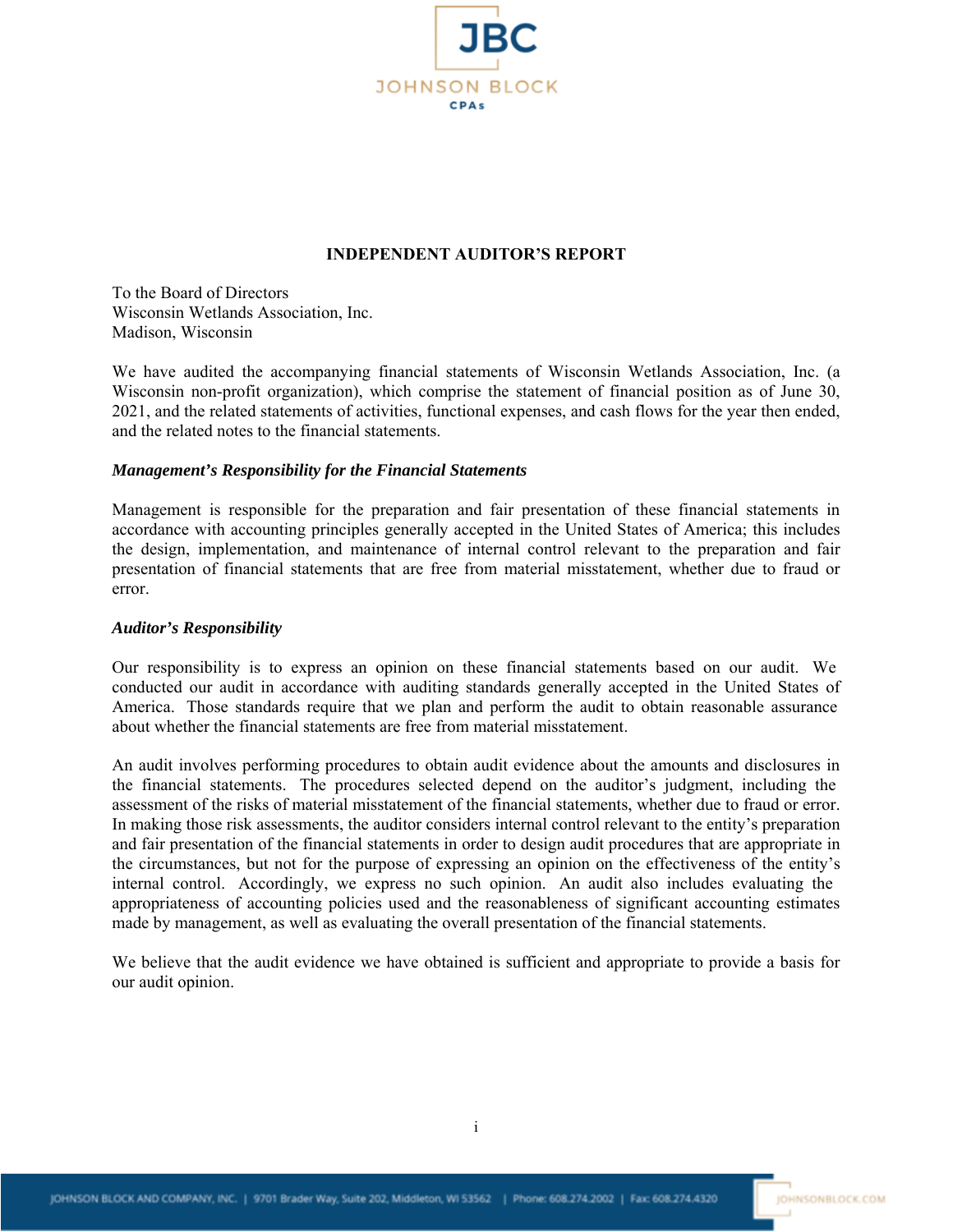

#### *Opinion*

In our opinion, the financial statements referred to above present fairly, in all material respects, the financial position of Wisconsin Wetlands Association, Inc. as of June 30, 2021, and the changes in its net assets and its cash flows for the year then ended in accordance with accounting principles generally accepted in the United States of America.

## *Emphasis of Matter*

As discussed in Note 1 to the financial statements, effective July 1, 2020, Wisconsin Wetlands Association, Inc. adopted provision of Accounting Standards Update (ASU) 2014-09 (Topic 606): *Revenue from Contracts with Customers*. Our opinion is not modified with respect to this matter.

Johnson Block & Company, Inc.

Johnson Block & Company, Inc. December 14, 2021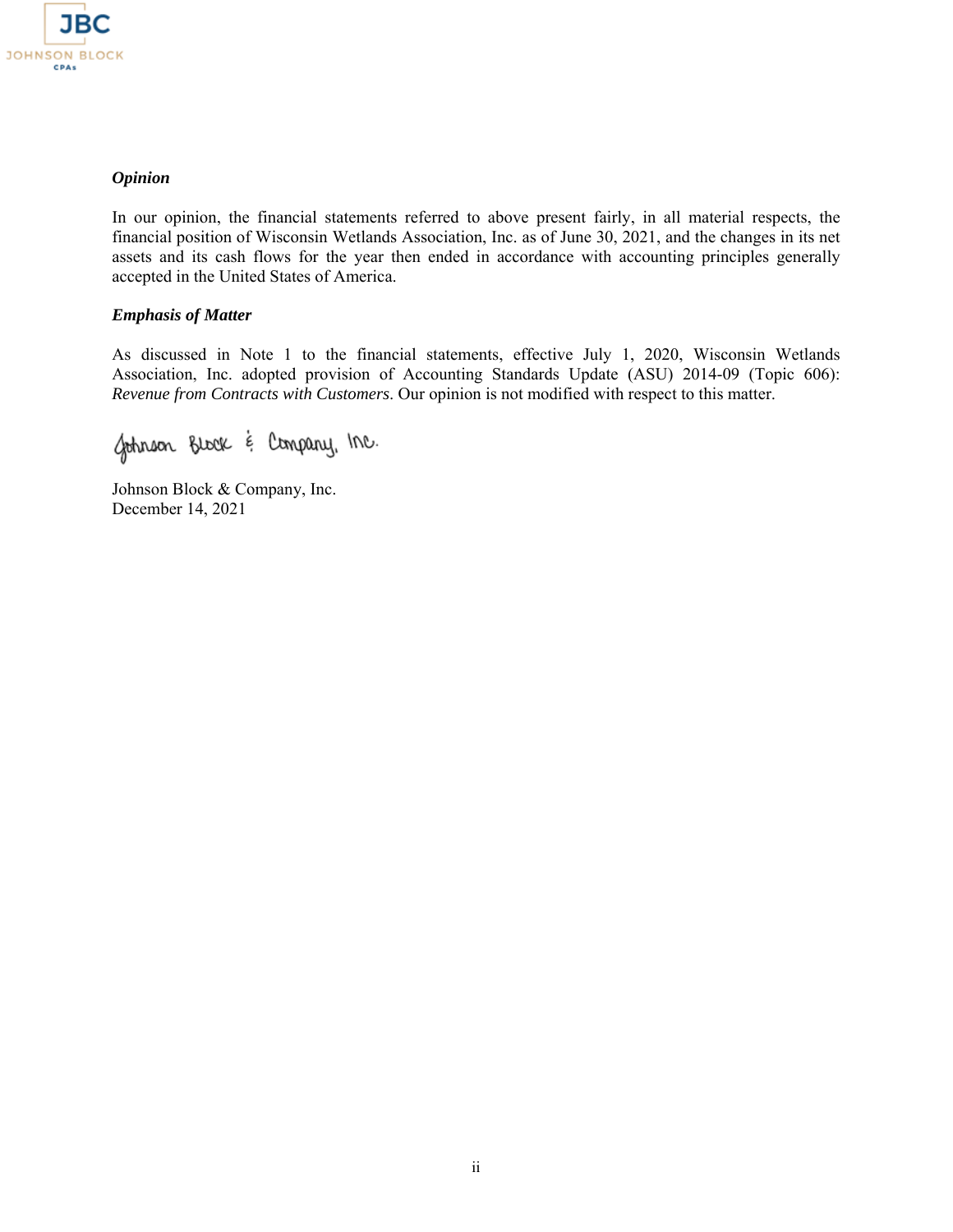#### **June 30, 2021 STATEMENT OF FINANCIAL POSITION**

## **ASSETS**

| <b>Current Assets</b>                                                                          |    |                                      |
|------------------------------------------------------------------------------------------------|----|--------------------------------------|
| Cash<br>Governmental Agency Contract Receivables<br>Other Receivables<br>Prepaid Expenses      | \$ | 336,167<br>124,343<br>1,768<br>8,872 |
| <b>Total Current Assets</b>                                                                    |    | 471,150                              |
| <b>Property and Equipment</b>                                                                  |    |                                      |
| Equipment                                                                                      |    | 13,584                               |
| Less: Accumulated Depreciation                                                                 |    | (8,582)                              |
| Operating Lease Right-of-Use Asset                                                             |    | 51,287                               |
| Net Property and Equipment                                                                     |    | 56,289                               |
| <b>TOTAL ASSETS</b>                                                                            | S. | 527,439                              |
|                                                                                                |    |                                      |
| <b>LIABILITIES AND NET ASSETS</b>                                                              |    |                                      |
| <b>Current Liabilities</b>                                                                     |    |                                      |
| <b>Accounts Payable</b><br>Payroll Liabilities<br>Current Portion of Operating Lease Liability | \$ | 11,610<br>25,670<br>21,995           |
| <b>Total Current Liabilities</b>                                                               |    | 59,275                               |
| Long-Term Liabilities                                                                          |    |                                      |
| <b>Operating Lease Liability</b>                                                               |    | 30,516                               |
| Total Long-Term Liabilities                                                                    |    | 30,516                               |
| Net Assets                                                                                     |    |                                      |
| Net Assets with Donor Restrictions<br>Net Assets without Donor Restrictions                    |    | 52,362                               |
| <b>Board Designated</b>                                                                        |    | 13,774                               |
| Undesignated                                                                                   |    | 371,512                              |
| <b>Total Net Assets</b>                                                                        |    | 437,648                              |
| TOTAL LIABILITIES AND NET ASSETS                                                               | \$ | 527,439                              |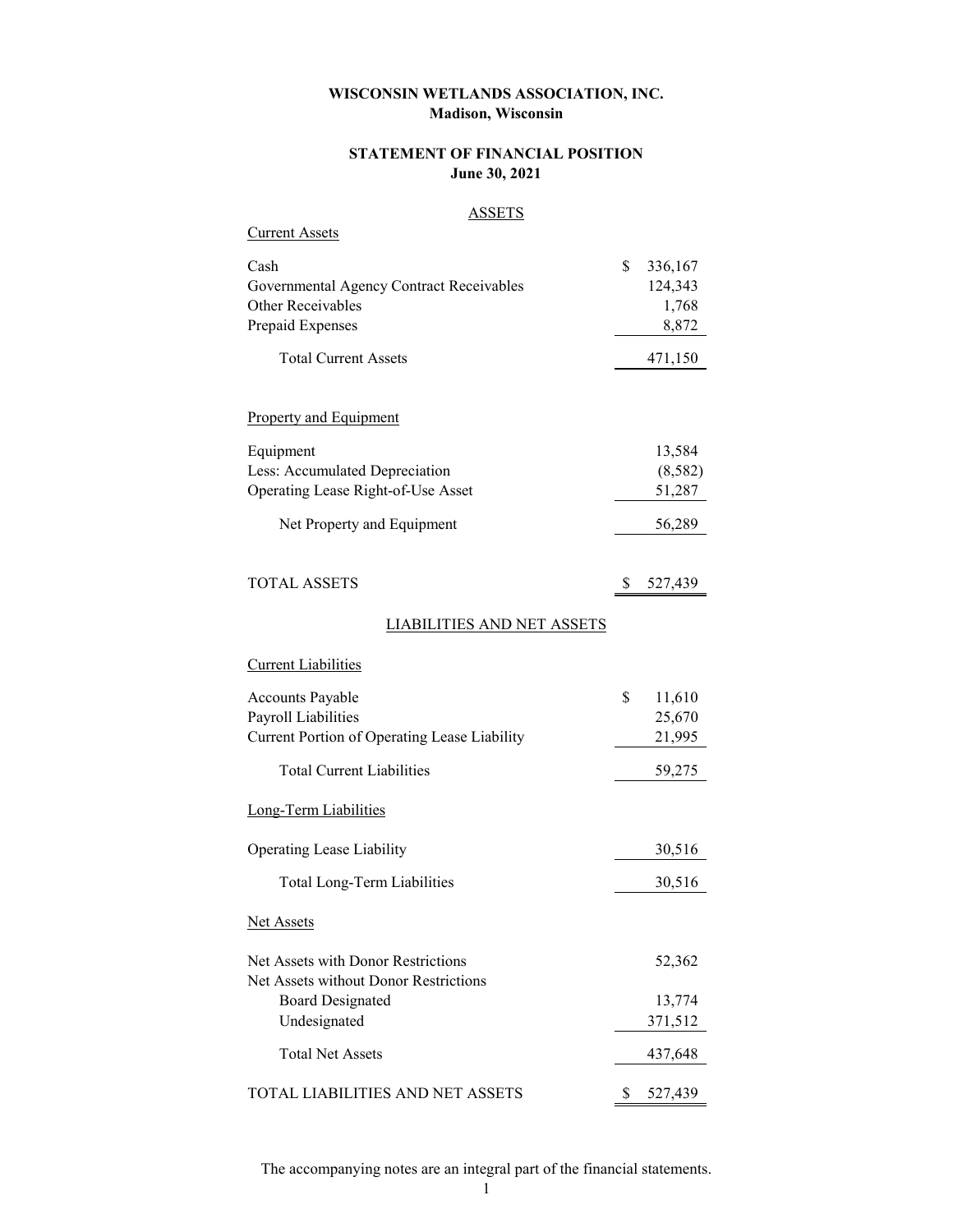## **STATEMENT OF ACTIVITIES For the Year Ended June 30, 2021**

## NET ASSETS WITHOUT DONOR RESTRICTIONS:

#### REVENUES AND SUPPORT

| Contributions                                                |               |
|--------------------------------------------------------------|---------------|
| Foundations                                                  | \$<br>35,000  |
| Special event sponsorships                                   | 48,200        |
| Other contributions                                          | 393,625       |
| Governmental agency contract revenue                         | 215,930       |
| Special events and promotions                                | 39,700        |
| Interest and dividends income                                | 204           |
| Miscellaneous                                                | 6,593         |
| Net assets released from restrictions                        | 166,707       |
| Total revenues and support                                   | 905,959       |
| <b>EXPENSES</b>                                              |               |
| Program services                                             |               |
| Place based projects                                         | 256,827       |
| Program development                                          | 17,185        |
| Outreach                                                     | 212,171       |
| Advocacy                                                     | 161,361       |
| Total program services                                       | 647,544       |
| Management and general                                       | 63,600        |
| Fundraising                                                  | 73,585        |
| Total expenses                                               | 784,729       |
| Increase (Decrease) in net assets without donor restrictions | 121,230       |
| <b>NET ASSETS WITH DONOR RESTRICTIONS:</b>                   |               |
| Contributions-Foundations                                    | 50,600        |
| Net assets released from restrictions                        | (166,707)     |
| Increase (Decrease) in net assets with donor restrictions    | (116, 107)    |
| Change in Net Assets                                         | 5,123         |
| Net Assets at Beginning of Year                              | 432,525       |
| Net Assets at End of Year                                    | \$<br>437,648 |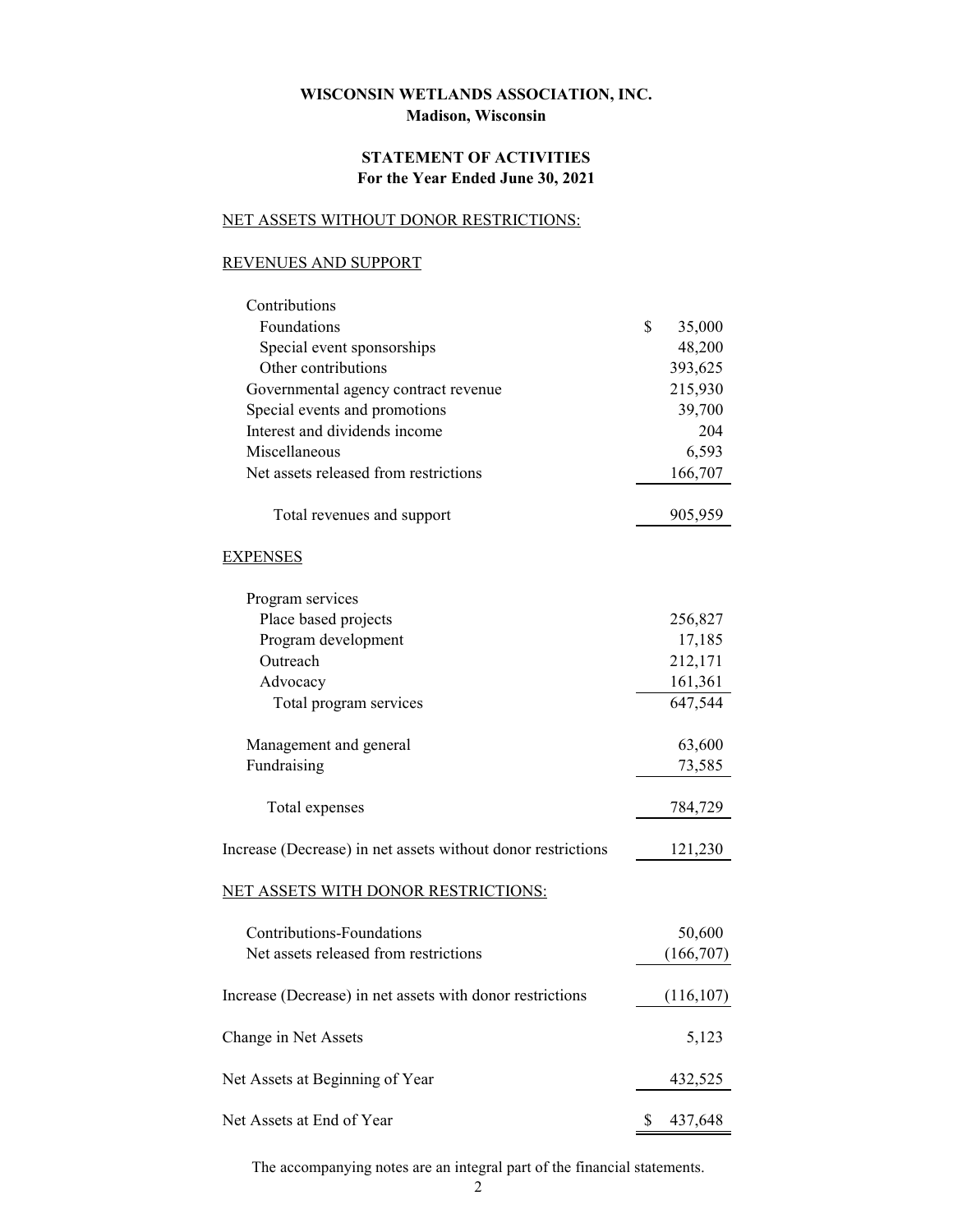## **Statement of Functional Expenses For the Year Ended June 30, 2021**

|                               | Program Services        |                        |               |               |               |                           |                          |               |
|-------------------------------|-------------------------|------------------------|---------------|---------------|---------------|---------------------------|--------------------------|---------------|
|                               | Place based<br>Projects | Program<br>Development | Outreach      | Advocacy      | Total         | Management<br>and General | Fundraising              | Total         |
| Personnel                     | \$161,438               | \$.<br>15,686          | \$<br>144,405 | S.<br>137,931 | \$<br>459,460 | \$<br>51,929              | \$<br>40,037             | \$<br>551,426 |
| Professional Services         | 73,098                  |                        | 21,975        | 6,000         | 101,073       | 6,100                     | $\overline{\phantom{a}}$ | 107,173       |
| <b>Travel and Meetings</b>    | 6,666                   | 44                     | 1,187         | 117           | 8,014         |                           |                          | 8,014         |
| Occupancy                     | 6,946                   | 683                    | 6,209         | 6,023         | 19,861        | 2,247                     | 1,738                    | 23,846        |
| Insurance                     | 1,632                   | 161                    | 1,459         | 1,415         | 4,667         | 528                       | 408                      | 5,603         |
| Books and Subscriptions       |                         |                        | 5,632         | 599           | 6,231         |                           |                          | 6,231         |
| Printing and Copying          | 833                     | 82                     | 9,507         | 722           | 11,144        | 269                       | 8,275                    | 19,688        |
| Service Fees                  | 755                     | 74                     | 6,506         | 659           | 7,994         | 954                       | 2,112                    | 11,060        |
| Postage and Shipping          | 32                      | $\overline{3}$         | 4,362         | 28            | 4,425         | 10                        | 3,727                    | 8,162         |
| <b>Communication Services</b> | 1,249                   | 121                    | 1,457         | 1,142         | 3,969         | 402                       | 307                      | 4,678         |
| <b>Event Expenses</b>         |                         |                        | 150           | 56            | 206           |                           | 649                      | 855           |
| Supplies                      | 196                     | 17                     | 738           | 150           | 1,101         | 56                        | 193                      | 1,350         |
| <b>Information Technology</b> | 1,610                   | 97                     | 6,283         | 2,387         | 10,377        | 320                       | 14,388                   | 25,085        |
| <b>Staff Development</b>      | 1,463                   | 144                    | 1,308         | 1,269         | 4,184         | 473                       | 366                      | 5,023         |
| Other                         | 909                     | 73                     | 993           | 2,863         | 4,838         | 312                       | 1,385                    | 6,535         |
|                               | \$256,827               | 17,185<br>S            | 212,171       | 161,361       | 647,544<br>\$ | 63,600<br>\$.             | 73,585                   | 784,729       |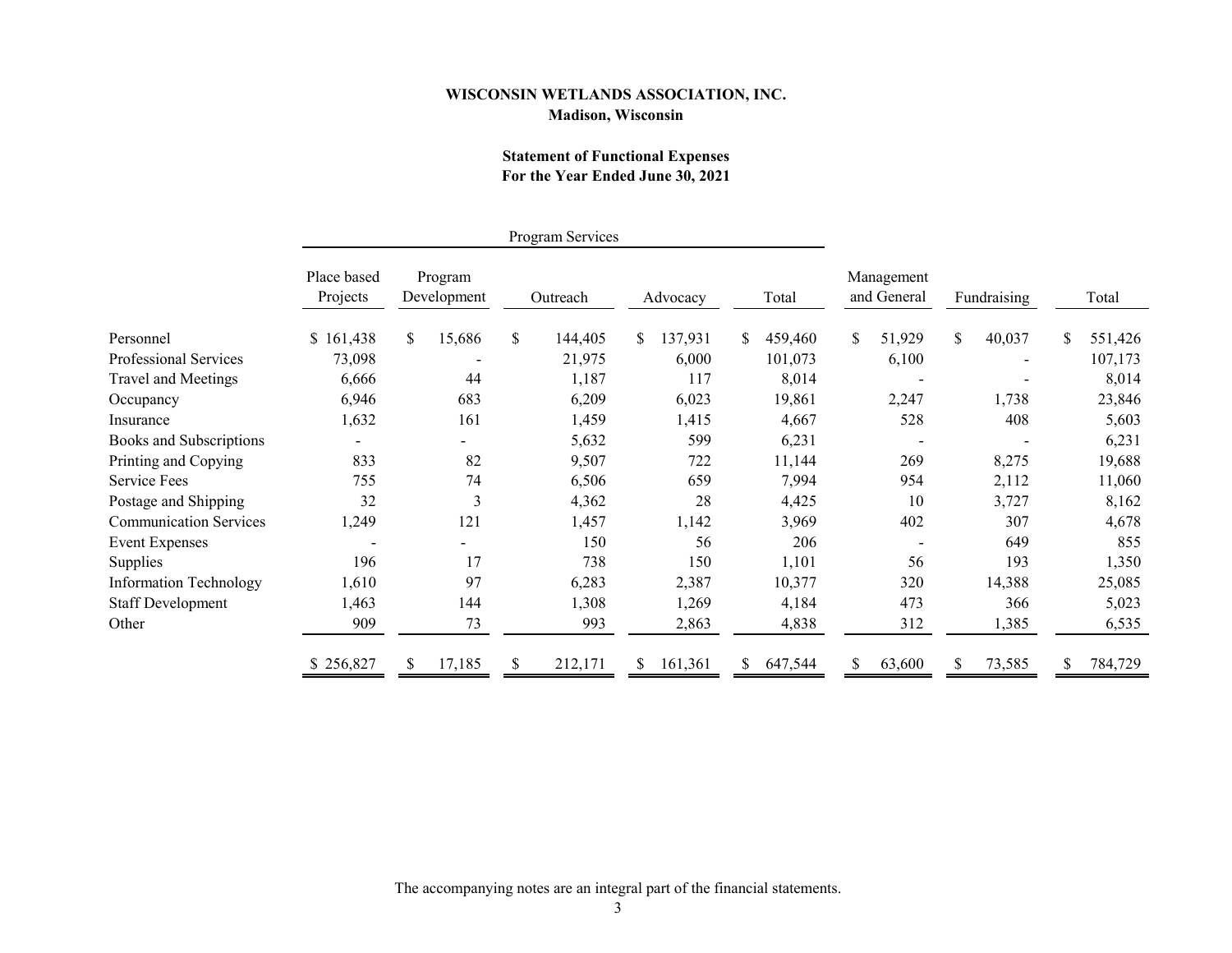## **For the Year Ended June 30, 2021 STATEMENT OF CASH FLOWS**

## Cash Flows from Operating Activities

| Change in net assets                                                                                  | \$<br>5,123   |
|-------------------------------------------------------------------------------------------------------|---------------|
| Adjustment to reconcile the change in net assets to<br>net cash provided by operating activities:     |               |
| Depreciation                                                                                          | 2,225         |
| Amoritzation of operating lease right-of-use assets<br>greater (less) than operating lease cash flows | 352           |
| Changes in operating assets and liabilities:                                                          |               |
| Governmental agency contract receivables                                                              | (114, 419)    |
| Other receivables                                                                                     | (1,228)       |
| Unconditional promises to give                                                                        | 100,000       |
| Prepaid expenses                                                                                      | 5,333         |
| Accounts payable and accrued expenses                                                                 | 14,277        |
| Net cash provided (used) by operating activities                                                      | 11,663        |
| Net (decrease) increase in cash                                                                       | 11,663        |
| Cash at beginning of year                                                                             | 324,504       |
| Cash at end of year                                                                                   | \$<br>336,167 |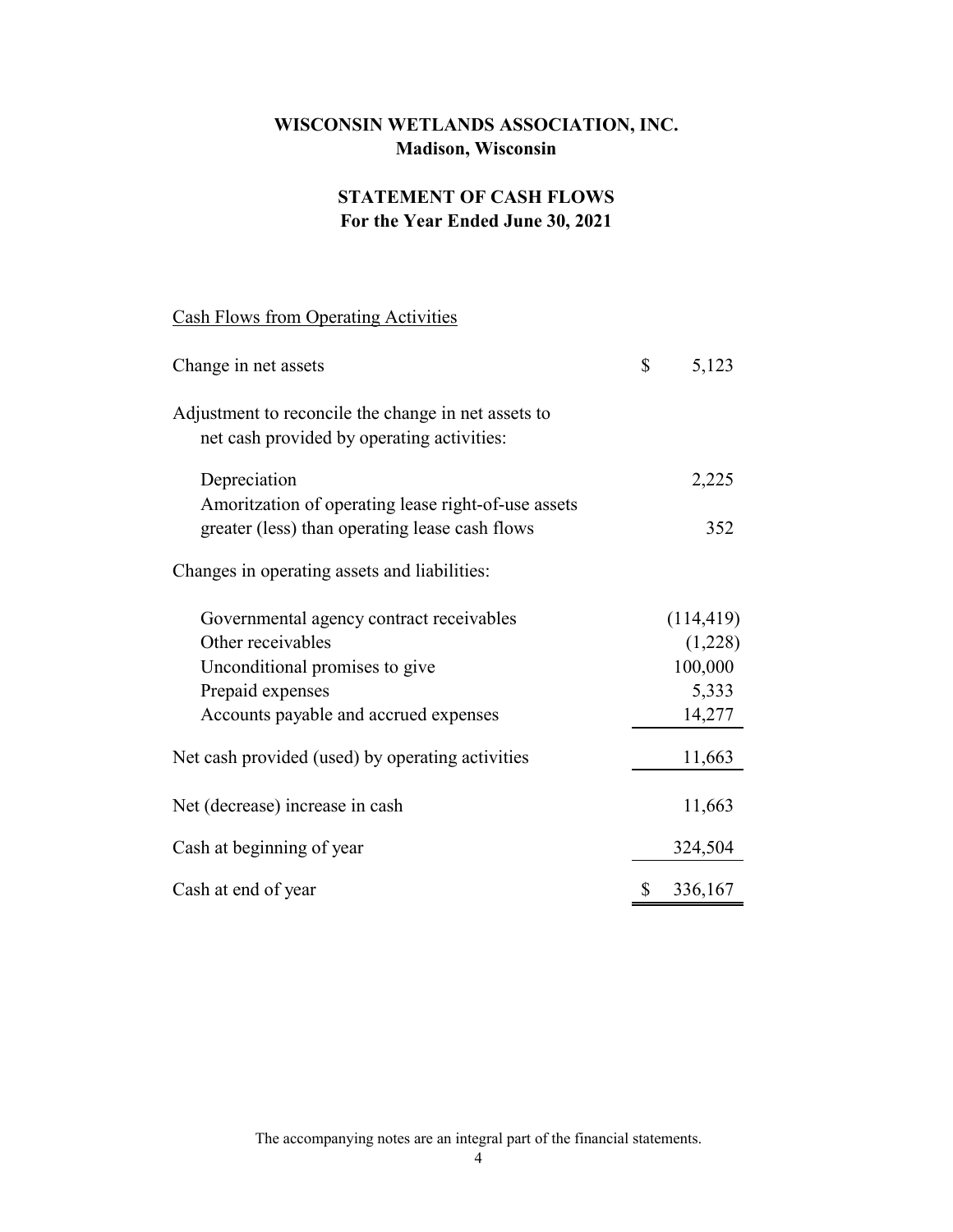### **1. Summary of Significant Accounting Policies**

#### **A. Nature of Organization**

Wisconsin Wetlands Association, Inc. ("Association") is dedicated to protecting, restoring, and enjoying wetlands and associated ecosystems through science-based education, advocacy, and action. The Association is funded primarily by foundation and government grants, and by contributions from the general public.

#### **B. Basis of Accounting**

The Association's financial statements have been prepared on the accrual basis of accounting in accordance with accounting principles generally accepted in the United States of America.

#### **C. Financial Statement Presentation**

The financial statements are presented in accordance with professional standards, which require the Association to report information regarding financial position and activities according to two classes of net assets:

*Net Assets without Donor Restrictions* – Net assets that are not restricted by donors. Designations are voluntary board-approved segregations of unrestricted net assets for specific purposes, projects, or investments.

*Net Assets with Donor Restrictions* – Net assets whose use has been limited by donor-imposed time restrictions or purpose restrictions.

#### **D. Use of Estimates**

The preparation of financial statements in conformity with accounting principles generally accepted in the United States of America requires management to make estimates and assumptions that affect the reported amounts of assets and liabilities at the date of the financial statements and the reported amounts of revenues and expenses during the reporting period. Accordingly, actual results could differ from those estimates.

## **E. Income Taxes**

The Association is a nonprofit corporation exempt from income taxes under Section  $501(c)(3)$  of the Internal Revenue Code, and Wisconsin franchise and income tax.

The Association has adopted the accounting guidance for recognizing and measuring uncertain tax positions. The Association follows the statutory requirements for their income tax accounting and generally avoids risks associated with potentially problematic tax positions that may be challenged upon examination. Management believes any liability resulting from taxing authorities imposing additional income taxes from activities deemed to be unrelated to the Association's tax-exempt status would not have a material effect on the accompanying financial statements.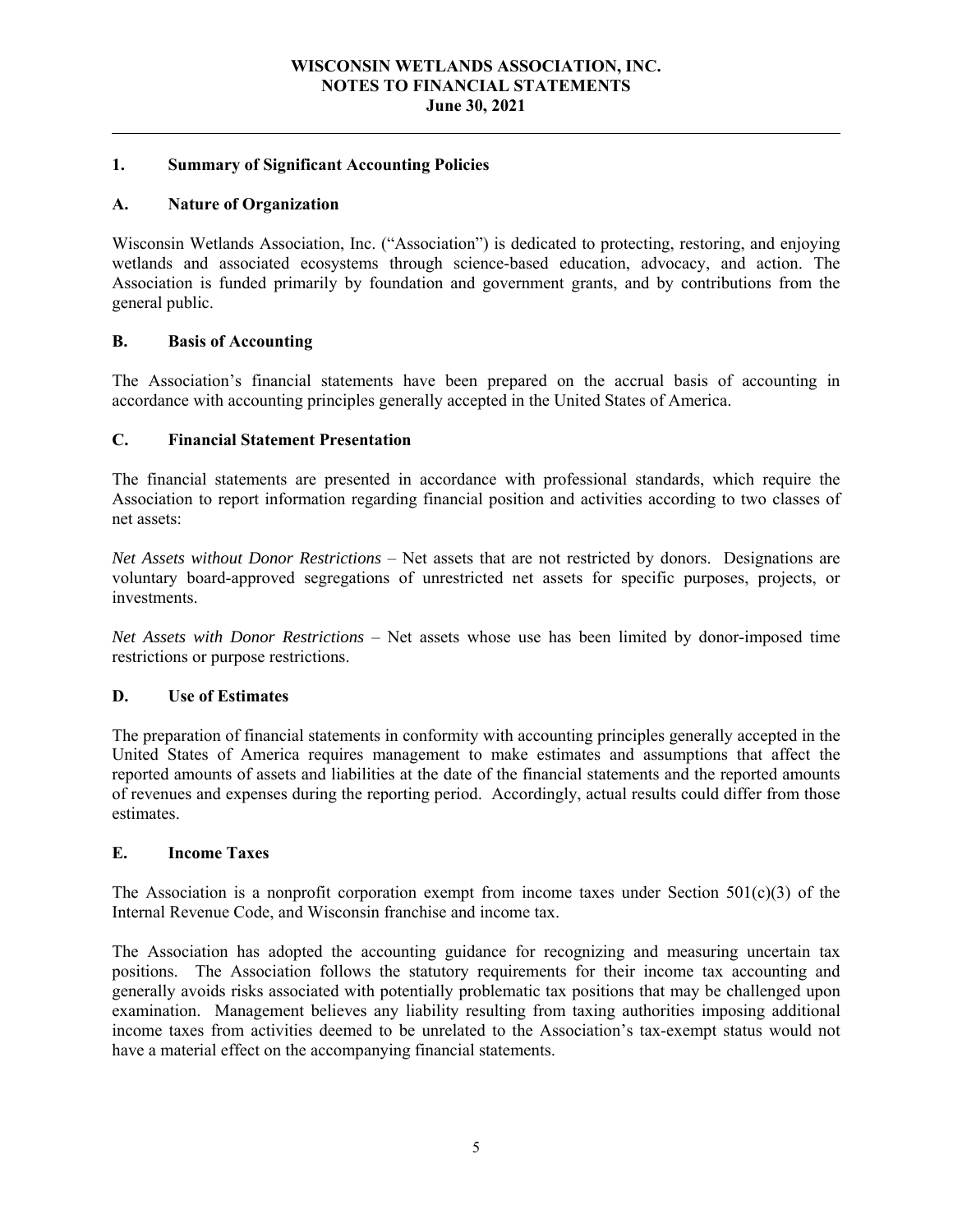## **1. Summary of Significant Accounting Policies (Continued)**

## **E. Income Taxes (Continued)**

The Association's federal exempt organization tax returns are subject to examination by the Internal Revenue Service, generally for three years after they are filed. With few exceptions, the Association is no longer subject to such examinations for years before 2017.

## **F. Cash and Cash Equivalents**

For purposes of the statement of cash flows, the Association considers all highly liquid debt instruments purchased with an original maturity of three months or less to be cash equivalents.

## **G. Accounts Receivable**

The Association considers all receivables to be fully collectible. Accordingly, no allowance for doubtful accounts is presented. If amounts become uncollectible, they will be charged to operations when that determination is made.

## **H. Property and Equipment**

Property and equipment purchases that are greater than \$2,500 are capitalized at cost and depreciated over their useful lives using the straight-line method. Depreciation expense was \$2,225 for the year ended June 30, 2021.

#### **I. Contributions**

Contributions that are restricted by the donor are reported as increases in net assets without donor restrictions if the restriction expires in the reporting period in which the contribution is recognized. All other donor-restricted support is reported as an increase in net assets with donor restrictions. When a restriction expires, that is, when a stipulated time restriction ends or purpose restriction is accomplished, net assets with donor restrictions are reclassified to net assets without donor restrictions and reported in the statement of activities as net assets released from restrictions.

## **J. Revenue Recognition**

Some of the Association's programs are funded by contracts with various governmental agencies and municipalities. Revenue from government contracts is based upon the actual costs of providing services and is recognized at a point in time when the related services are provided. The Association's contracts and resulting revenue are directly impacted by the demand for the Association's wetlands management and other program services. Contracts contain consideration terms based on known contract fees for the different type of services to be provided by the Association for the governmental agencies and municipalities.

The Association recognizes registration fees for fundraising events and the sale of merchandise (i.e., books) at a point in time when the related events and sales have taken place. The Association's contracts and resulting revenue are directly impacted by the participation at the Association's events and the demand for the type of merchandise the Association is selling. Contracts contain consideration terms based on known fees for the type of event and merchandise sold.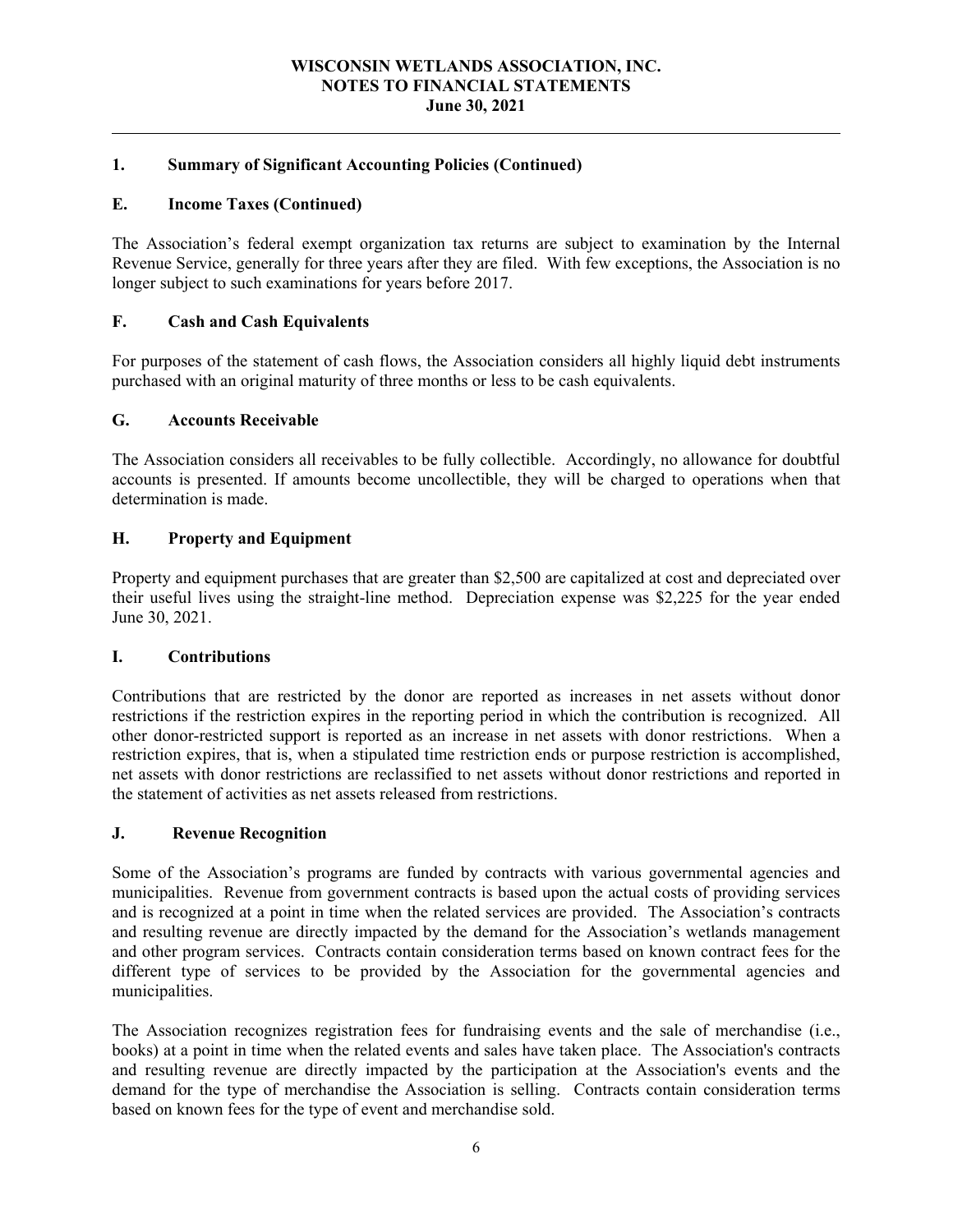## **1. Summary of Significant Accounting Policies (Continued)**

## **J. Revenue Recognition (Continued)**

As of July 1, 2020, \$9,324 in government contract receivables were outstanding, while \$125,000 in receivables were outstanding as of June 30, 2021.

## **K. Donated Assets and Services**

Donated marketable securities and other noncash donations are recorded as contributions at their estimated fair values at the date of donation. Donated services are recognized as contributions if the services (1) create or enhance nonfinancial assets or (2) require specialized skills, are performed by people with those skills, and would otherwise be purchased by the organization. Volunteers also provide various services throughout the year that are not recognized as contributions in the financial statements since the recognition criteria have not been met.

## **L. Functional Allocation of Expenses**

The costs of providing the various programs and other activities have been summarized on a functional basis in the statement of activities. Costs are directly charged to the functions they benefit when possible. Certain costs have been allocated among the programs and supporting activities. Allocated expenses include wages and benefits, professional services, and printing and reproduction costs. Wages and benefits are allocated to the various program and supporting services based on actual or estimated time employees spend on each function. The remaining expenses are specifically allocated whenever practical, or are allocated based on number of employees per program. The costs of providing the various programs and other activities can be found in the statement of functional expenses.

The following program services are included in the accompanying financial statements:

*Outreach* – The Association collaborates with more than 30 partner organizations to present wetland programs that reach a diversity of audiences. From field trips for families to technical programs for wetland experts, the Association offers programs throughout Wisconsin for all audiences.

*Advocacy* – The Association focuses on promoting and upholding strong wetland policies and regulations, works to remove tax barriers to private wetland conservation, monitors permitting of wetland fills, and advises dozens of communities' development projects to avoid and minimize wetland impacts.

*Place based Projects –* The Association helps local governments implement wetlands as solutions to protect infrastructure such as roads, culverts, and dwellings from floods.

*Program Development – The Association assists agencies, universities, local governments, tribes, and* others further develop programs to protect and restore wetlands. This work also helps the Association's partners understand how to insert wetland considerations into current programming.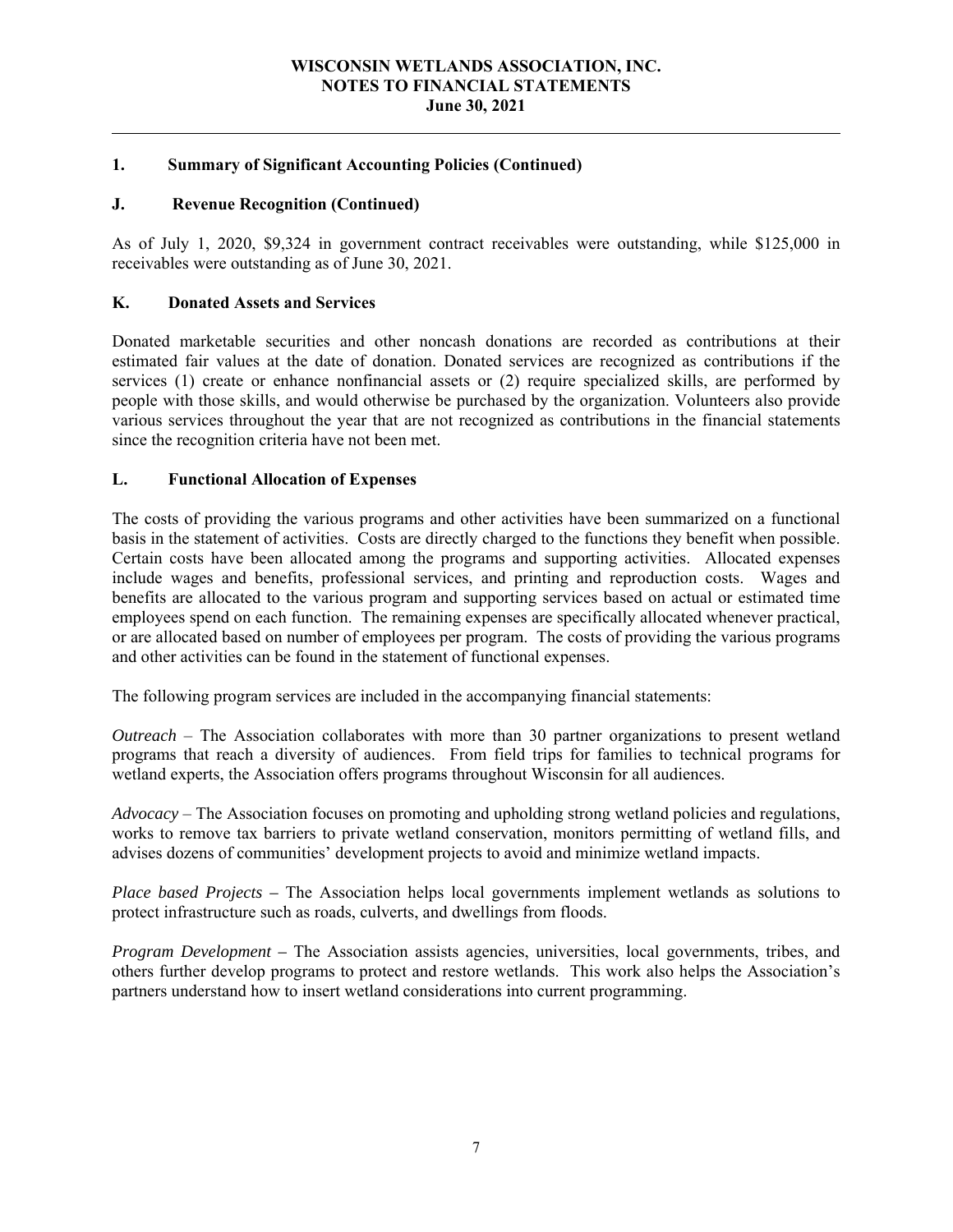## **1. Summary of Significant Accounting Policies (Continued)**

## **M. Change in Accounting Principle**

Financial Accounting Standards Board ("FASB") Accounting Standards Codification Topic 606, Revenue from Contracts with Customers, as amended, supersedes or replaces nearly all GAAP revenue recognition guidance. These standards establish a new contract and control-based revenue recognition model, change the basis for deciding when revenue is recognized over time or at a point in time, and expand disclosure about revenue. The Association has implemented Topic 606 and has adjusted the presentation of these financial statements accordingly. The amendments have been applied retrospectivity to all periods presented, with no effect on net assets.

#### **N. Subsequent Events**

In preparing the financial statements, the Association has evaluated events and transactions for potential recognition or disclosure through December 14, 2021, the date the financial statements were available to be issued.

#### **2. Concentration of Credit Risk**

The Association maintains cash balances at one financial institution located in Madison, Wisconsin. The balances are insured by the National Credit Union Association up to \$250,000 per financial institution. At June 30, 2021, the Association had \$100,517 in uninsured cash balances.

## **3. Operating Leases**

The Association has entered into three leases under which the Association is the lessee. Specifically, the Association rents office space in Madison, Wisconsin, which includes parking and cleaning services, along with a sublease for a shared conference room, and a copier. All leases have fixed rental payments. The office lease payments increase annually at 2.50% of the base rental amount, while the conference room payments increase 2.75%. The Association has elected the practical expedient not to separate lease and nonlease components for all of leases noted above.

The Association has the option to extend its office lease for two additional separate one-year periods. The Association concludes that there is a reasonable possibility that these renewal periods will not be extended, and thus the renewal periods are not included in the lease term, and the related payments are not reflected in the right-of-use ("ROU") asset and lease liability.

For the year ended June 30, 2021, the Association recognized operating lease costs of fixed rental expenses of \$24,308. Additionally, cash paid for amounts included in the measurement of the lease liabilities resulted in \$23,957 during the year ended June 30, 2021. These cash payments are reflected in operating activities on the statement of cash flows.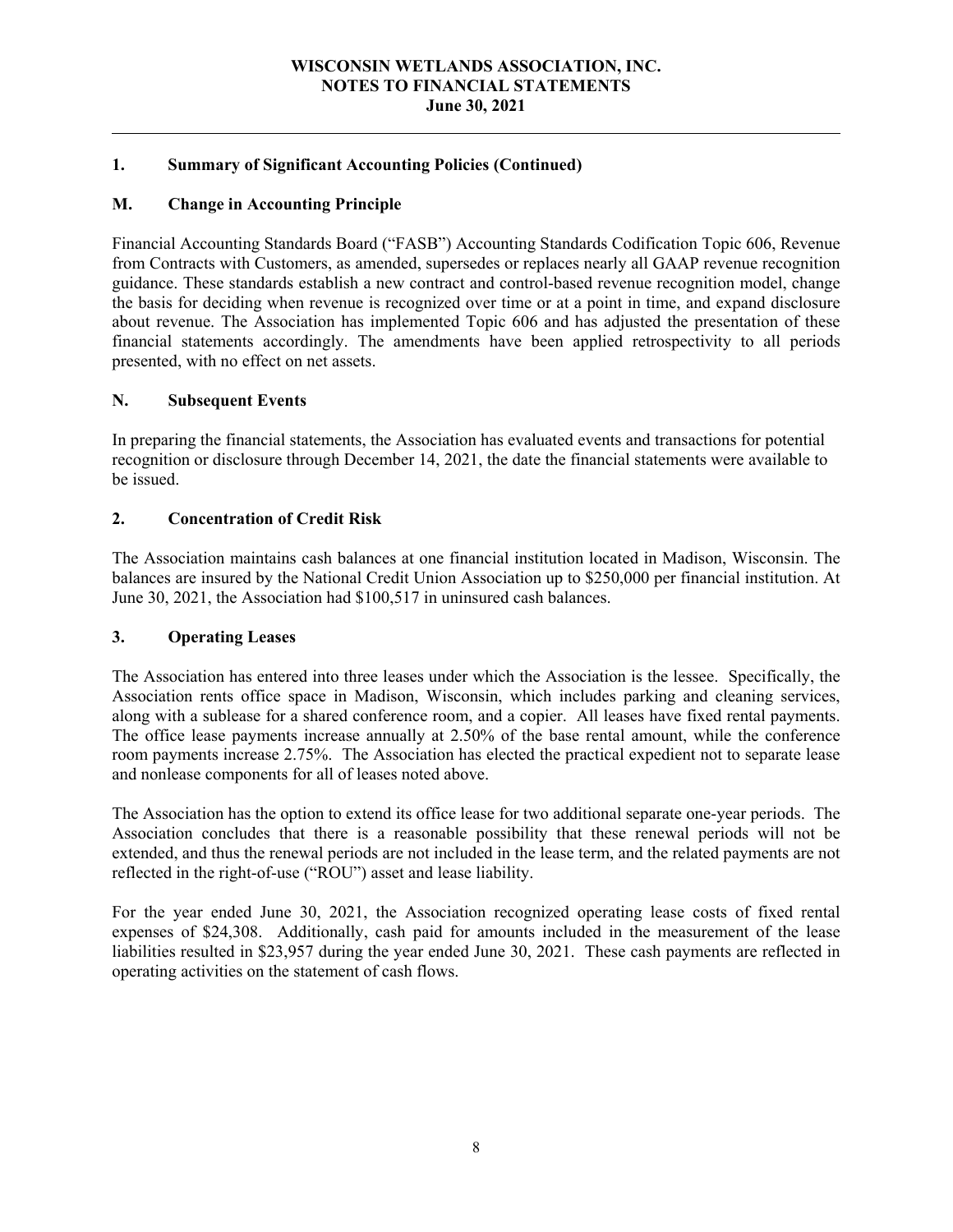## **3. Operating Leases (Continued)**

Future minimum lease payments are as follows for subsequent years ending June 30:

| 2022            | \$<br>24,492 |
|-----------------|--------------|
| 2023            | 24,371       |
| 2024            | 7,515        |
|                 | 56,378       |
| Less effect of  |              |
| discounting     | (3,867)      |
|                 |              |
| Lease liability |              |
| recognized      | \$<br>52,511 |

As of June 30, 2021, the weighted-average remaining lease term for all operating leases is 2.28 years. Since the Association does not have access to the rate implicit in the leases, the Association utilized its incremental borrowing rate as the discount rate. The weighted average discount rate as of June 30, 2021 is 6.50%.

#### **4. Net Assets**

Net assets without donor restrictions at June 30, 2021 consisted of the following:

| Designated for Kirk McVoy Wetlands Defense Fund |     | 13.774  |
|-------------------------------------------------|-----|---------|
| Undesignated                                    |     | 371,512 |
|                                                 |     |         |
| Net Assets Without Donor Restrictions           | SS. | 385,286 |

Net assets with donor restrictions at June 30, 2021 consisted of the following:

| Purpose restrictions:              |        |
|------------------------------------|--------|
| Wetland restoration                | 52.362 |
| Net Assets With Donor Restrictions | 52.362 |
|                                    |        |

#### **5. Retirement Plan**

The Association offers a 401(k) retirement plan that covers all employees who have worked 1,000 hours in the first twelve months and who are 21 years and older. The Association contributes 3% of each employee's salary working more than 20 hours per week and will match dollar for dollar up to an additional 3% of their annual salaries. Employees are 100% vested in all contributions made on their behalf. Retirement expense was \$32,148 for the year ended June 30, 2021.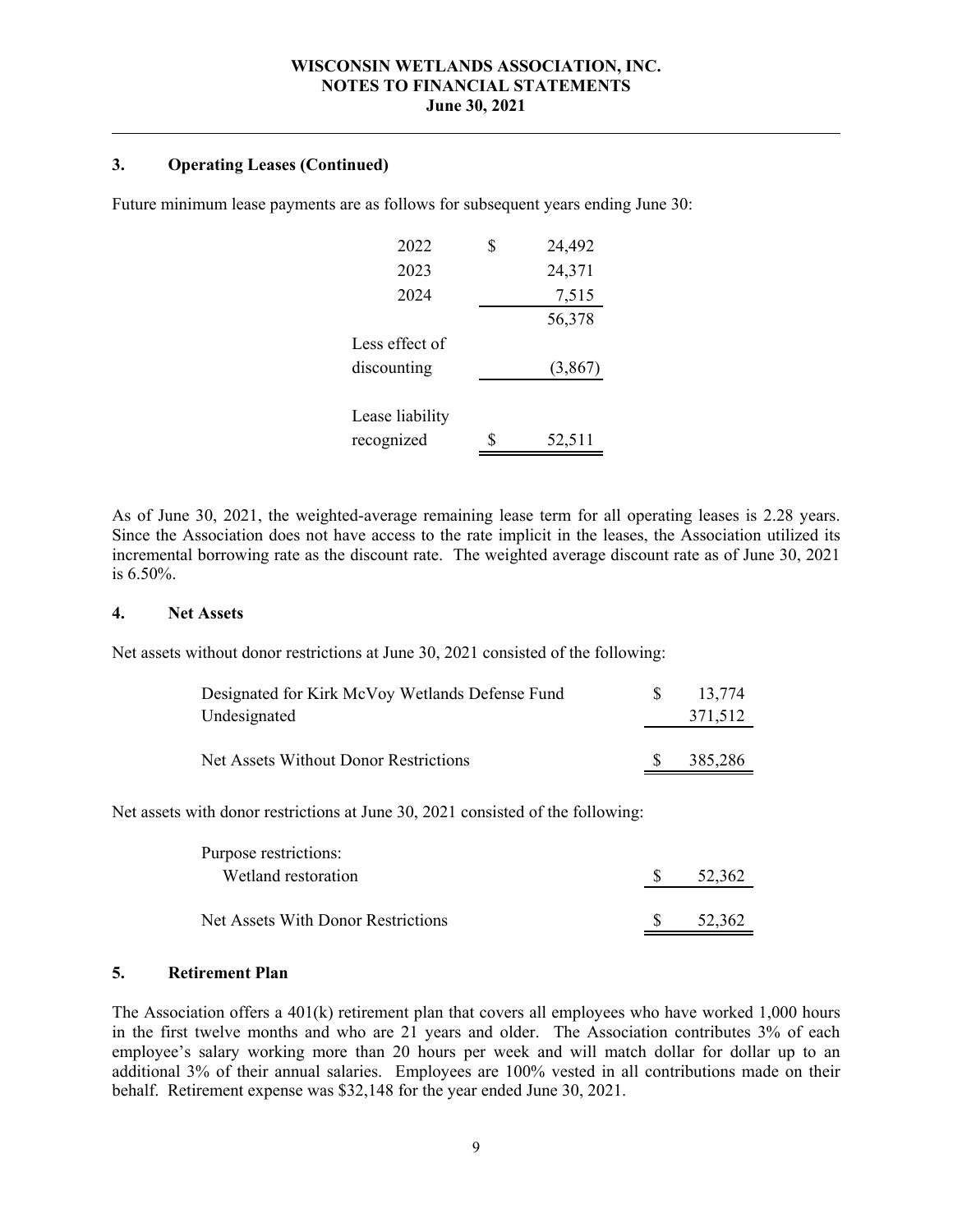### **6. Endowment**

In fiscal year 2014, the Association established a component endowment fund (the "Fund") at Madison Community Foundation ("MCF"). The Foundation, as a community trust, serves the mutual interest of Dane County and those individuals and organizations who wish to enhance the quality of life in the community through charitable giving.

Component funds of the Foundation are established by donors for the benefit of the community, and, when these funds are established, donors may indicate what organizations or causes should benefit from distributions from the fund. However, donors also grant the Foundation variance power that allows the Foundation to modify the donors' stipulations under certain circumstances as the Foundation monitors the changing needs of the community. Therefore, the Fund is not included in the Association's financial statements.

The amount available for annual distributions will range between 4-5% of the average value of the assets in the fund over the prior twelve quarters. This distribution policy is subject to change by the MCF Board of Governors. Additional distributions may be made if MCF concludes that such distributions will benefit the Association, advance their charitable and exempt purposes, and benefit the community. MCF maintains legal ownership of the fund. The funds will be pooled with the assets of other MCF component funds and invested with those assets. All other interest and appreciation is added to the Fund. The Association received distributions of \$12,272 from the Fund in the year ended June 30, 2021. The fair value of the Fund at June 30, 2021 was \$356,707.

### **7. Commitments**

In October 2020, the Association signed an agreement for lobbying services. The agreement is effective through June 30, 2022 with a monthly fee of \$1,000.

## **8. Liquidity and Availability of Financial Assets**

As part of the Association's liquidity management, the Association structures its financial assets to be available as its general expenditures, liabilities, and other obligations come due. In addition, the Association invests cash in excess of current needs in a money market account, which can be used for general expenditures when needed.